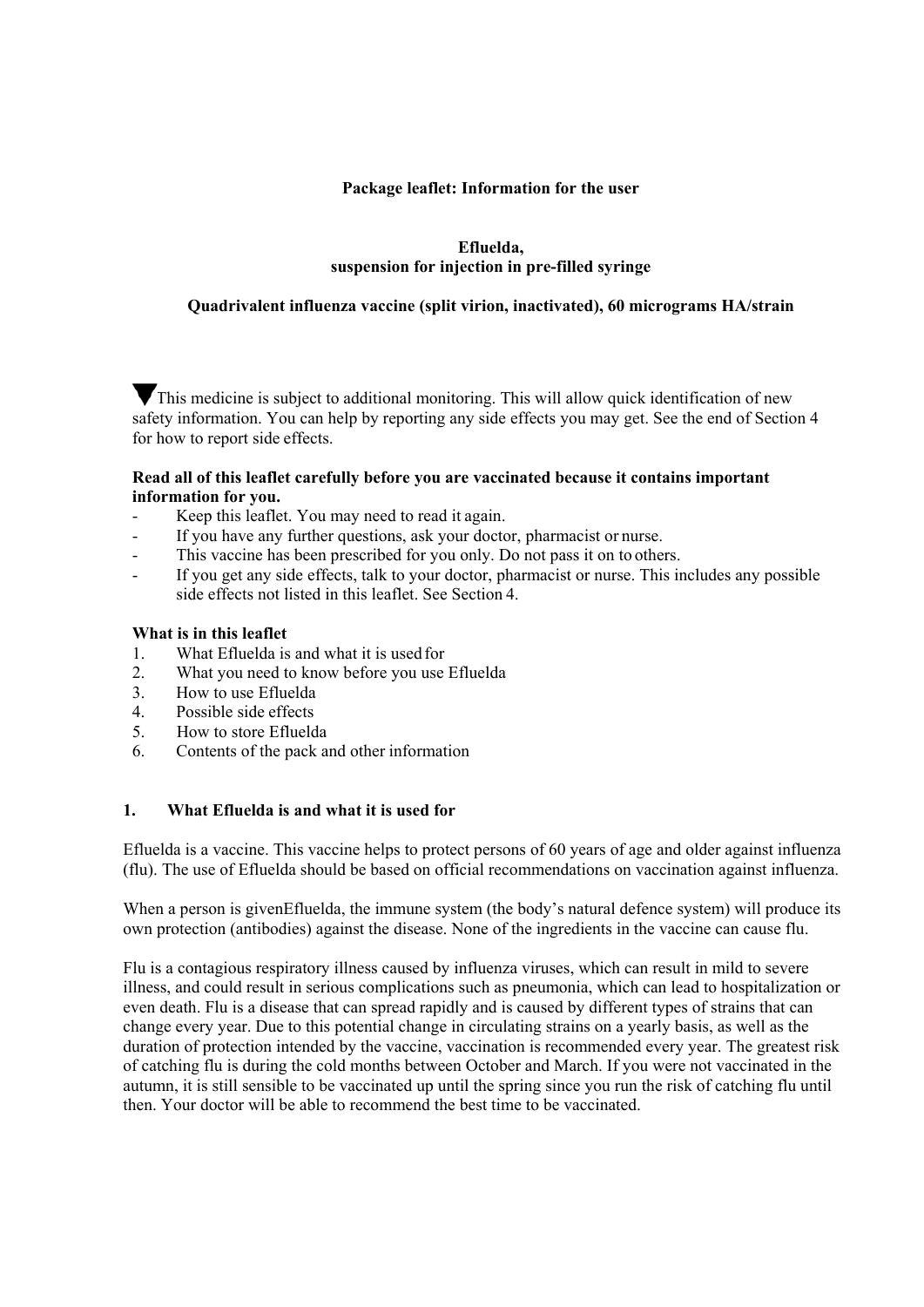Efluelda is intended to protect you against the four strains of virus contained in the vaccine about 2 to 3 weeks after the injection. In addition, if you are exposed to flu immediately before or after your vaccination, you could still develop the illness as the incubation period for flu is a few days.

The vaccine will not protect you against the common cold, even though some of the symptoms are similar to flu.

## **2. What you need to know before you use Efluelda**

To make sure that Efluelda is suitable for you, it is important to tell your doctor or pharmacist if any of the points below apply to you. If there is anything you do not understand, ask your doctor or pharmacist to explain.

#### **Do not use Efluelda:**

if you are allergic to:

- the active substances, or
- any of the other ingredients of this vaccine (listed in Section 6), or
- any component that may be present in very small amounts such as eggs (ovalbumin, chicken proteins) and formaldehyde.

## **Warnings and precautions**

Talk to your doctor, pharmacist or nurse before using Efluelda.

- You should tell your doctor before vaccination if you have:
- a poor immune response (immunodeficiency or taking medicines affecting the immune system),
- bleeding problem or bruising easily,
- experienced Guillain-Barré syndrome (GBS) (severe muscle weakness) after getting a flu vaccine.
- if you have an illness with a high or moderate temperature or an acute illness, the vaccination should be postponed until after you have recovered.

Your doctor will decide if you should receive the vaccine.

Fainting can occur following, or even before, any needle injection. Therefore tell your doctor or nurse if you fainted with a previous injection.

As with all vaccines, Efluelda may not fully protect all persons who are vaccinated.

If, for any reason, you have a blood test within a few days following a flu vaccination, please tell your doctor. This is because false positive blood test results have been observed in a few patients who had recently been vaccinated.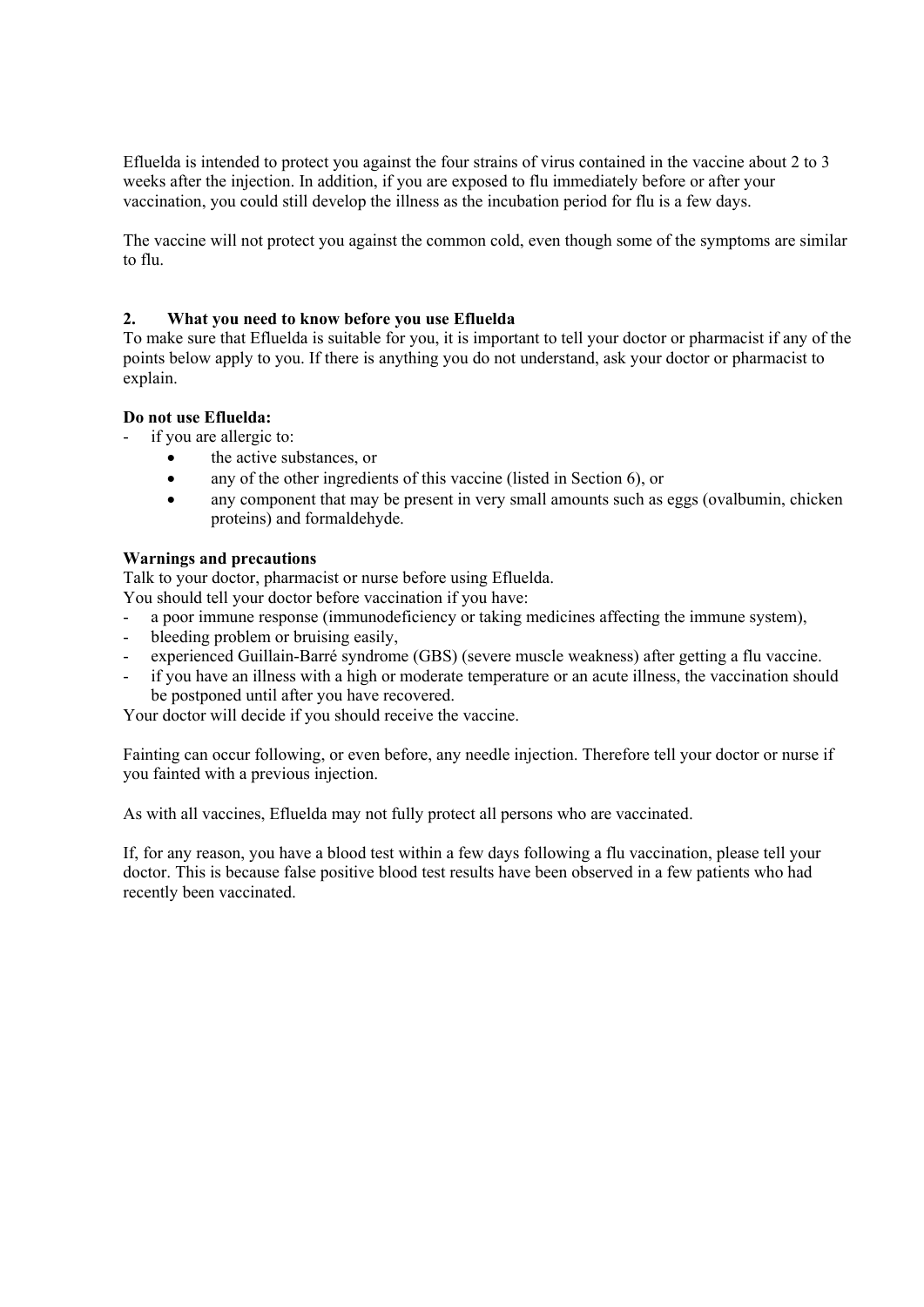## **Children**

This vaccine should not be used in children, it is only for use in adults aged 60 and older.

## **Other medicines and Efluelda**

Tell your doctor or pharmacist if you are receiving, have recently received or might receive any other vaccines or any other medicines.

- If Efluelda is to be given at the same time as other vaccines, the vaccines should always be administered by using separate limbs.
- It should be noted that the adverse reactions may be intensified by any co-administration.
- The immunological response may decrease in case of immunosuppressant treatment, such as corticosteroids, cytotoxic drugs or radiotherapy.

## **Pregnancy and breast-feeding**

Efluelda is only indicated for use in adults aged 60 years and older.

If you are pregnant or breast-feeding, think you may be pregnant or are planning to have a baby, ask your doctor or pharmacist for advice before using this vaccine. Your doctor/pharmacist will help you decide if you should receive Efluelda.

## **Driving and using machines**

Efluelda has no or negligible influence on the ability to drive or use machines. However, if you are feeling unwell or dizzy it is not wise to drive.

## **Efluelda contains sodium**

This medicine contains less than 1 mmol sodium (23 mg) per dose, i.e. essentially 'sodium-free'.

### **3. How to use Efluelda**

Adults aged 60 years and over receive one 0.7 ml dose.

#### **How Efluelda is given**

Your doctor, pharmacist or nurse will administer the recommended dose of the vaccine as an injection into the muscle or under the skin.

If you have any further questions on the use of this product, ask your doctor or pharmacist.

## **4. Possible side effects**

Like all medicines, this vaccine can cause side effects, although not everybody gets them.

#### **Allergic reactions**

See a doctor **IMMEDIATELY** if you experience:

- Severe allergic reactions:
	- that may lead to medical emergency with low blood pressure, shortness of breath, wheezing or trouble breathing, rapid heart rate and weak pulse, cold, clammy skin, dizziness, that may lead to collapse (anaphylaxis [including angioedema, i.e. swelling most apparent in the head and neck, including the face, lips, tongue, throat or any other part of the body and which may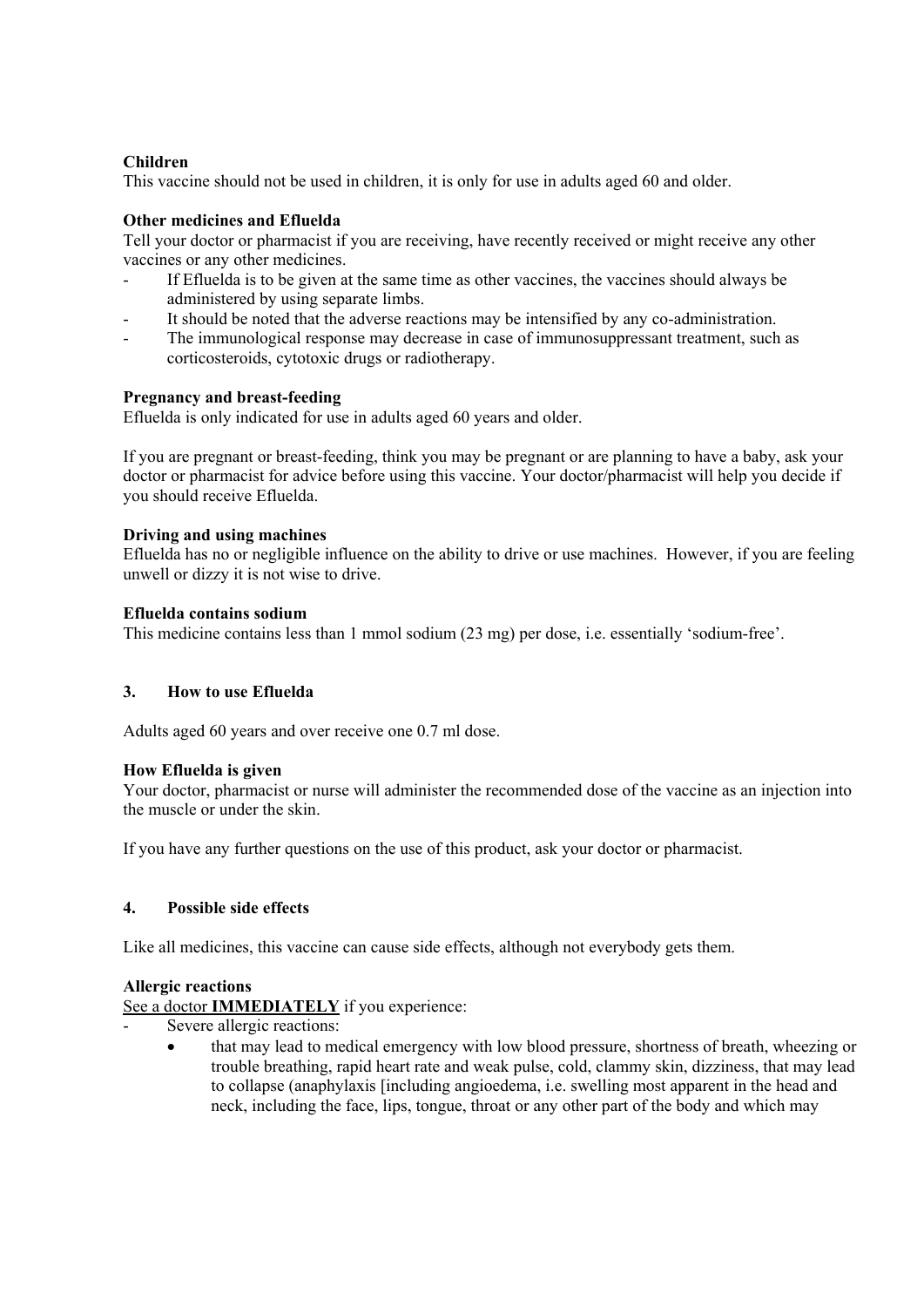cause difficulty in swallowing or breathing]).

See a doctor if you experience:

- Allergic reactions such as skin reactions that may spread throughout the body including itching, hives, rash.
- These side effects are rare (may affect up to 1 in 1,000 people).

## **Other side effects reported**

The below side effects were reported in adults 60 years of age and older.

Very common (may affect more than 1 in 10 people):

- Reactions at the injection site: pain, redness (erythema)
- Generally feeling unwell (malaise), headache, muscular pain (myalgia)

Common (may affect up to 1 in 10 people):

- Reactions at the injection site: swelling, bruising, hardness (induration)
- Fever, chills (shivering)

Uncommon (may affect up to 1 in 100 people):

- Reactions at the injection site: pruritus
- Fatigue, lethargy, feeling sick (nausea), vomiting, diarrhoea
- Cough, muscle weakness, indigestion (dyspepsia), inflammation of the throat (oropharyngeal pain)

Rare (may affect up to 1 in 1000 people):

- Abnormal lack of energy (asthenia), flushing, joint pain (arthralgia), dizziness, night sweats, rash, numbness or pins and needles sensation (paresthesia), inflammation of the nose (rhinorrhea), vertigo, excess of blood in the white of the eye (ocular hyperemia)
- Pain in extremities

-

Not known: frequency cannot be estimated from the available data

- Reduction in the number of certain types of particles in the blood called platelets; a low number of these can result in excessive bruising or bleeding (thrombocytopenia)
- Swelling of the glands in the neck, armpit or groin (lymphadenopathy)
- Neurological disorders that may result in stiff neck, confusion, numbness, pain and weakness of the limbs, loss of balance, loss of reflexes, paralysis of part or all the body (encephalomyelitis and transverse myelitis, brachial neuritis, Guillain-Barré Syndrome), facial palsy (Bell's palsy), vision disorders due to the optic nerves dysfunction (optic neuritis/neuropathy), fits (convulsions including febrile convulsions), fainting (syncope) shortly after vaccination
- Blood vessel inflammation (vasculitis) which may result in skin rashes and in very rare cases in temporary kidney problems, blood vessel opening (vasodilatation)
- Chest pain
- Wheezing, throat tightness, difficulty breathing (dyspnea).

Most side effects usually occurred within the 3 days following vaccination, and resolved within 3 days. The intensity of these side effects was mild to moderate.

#### **Reporting of side effects**

If you get any side effects, talk to your doctor, pharmacist or nurse. This includes any possible side effects not listed in this leaflet. You can also report side effects directly via the national reporting system (see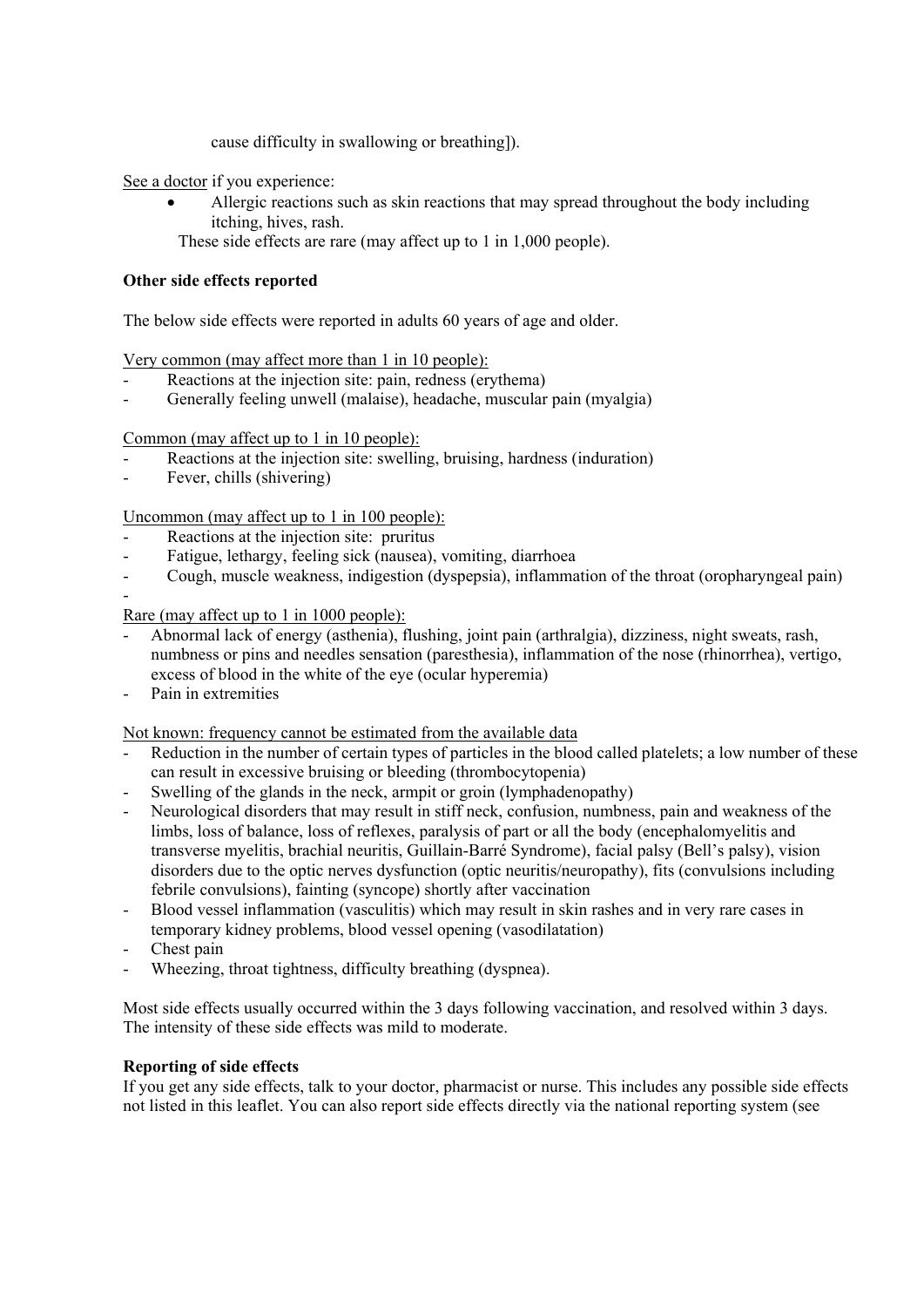details below). By reporting side effects, you can help provide more information on the safety of this medicine.

## **Ireland**

Health Products Regulatory Authority (HPRA): HPRA Pharmacovigilance, Earlsfort Terrace, IRL - Dublin 2; Tel: +353 1 6764971; Fax: +353 1 6762517. Website: www.hpra.ie; E-mail: medsafety@hpra.ie.

## **5. How to store Efluelda**

Keep this vaccine out of the sight and reach of children.

Do not use this vaccine after the expiry date which is stated on the label and carton after EXP. The expiry date refers to the last day of that month.

Store in a refrigerator ( $2^{\circ}\text{C} - 8^{\circ}\text{C}$ ). Do not freeze. Keep the syringe in the outer carton in order to protect from light.

Do not throw away any vaccines via wastewater or household waste. Ask your pharmacist how to throw away vaccines you no longer use. These measures will help protect the environment.

## **6. Contents of the pack and other information**

#### **What Efluelda contains**

The active substances are: Influenza virus (inactivated, split) of the following strains\*:

| A/Victoria/2570/2019 (H1N1) pdm09- like strain |  |
|------------------------------------------------|--|
| A/Cambodia/e0826360/2020 (H3N2) - like strain  |  |
|                                                |  |
|                                                |  |

Per 0.7 ml dose

- \* propagated in embryonated chicken eggs<br>\*\* becaused utinin
- haemagglutinin

This vaccine complies with the WHO (World Health Organisation) recommendations (Northern Hemisphere) and EU decision for the 2021/2022 season.

The other ingredients are: a buffer solution containing sodium chloride, monobasic sodium phosphate, dibasic sodium phosphate, water for injections and octoxinol-9.

Some components such as eggs (ovalbumin, chicken proteins) or formaldehyde may be present in very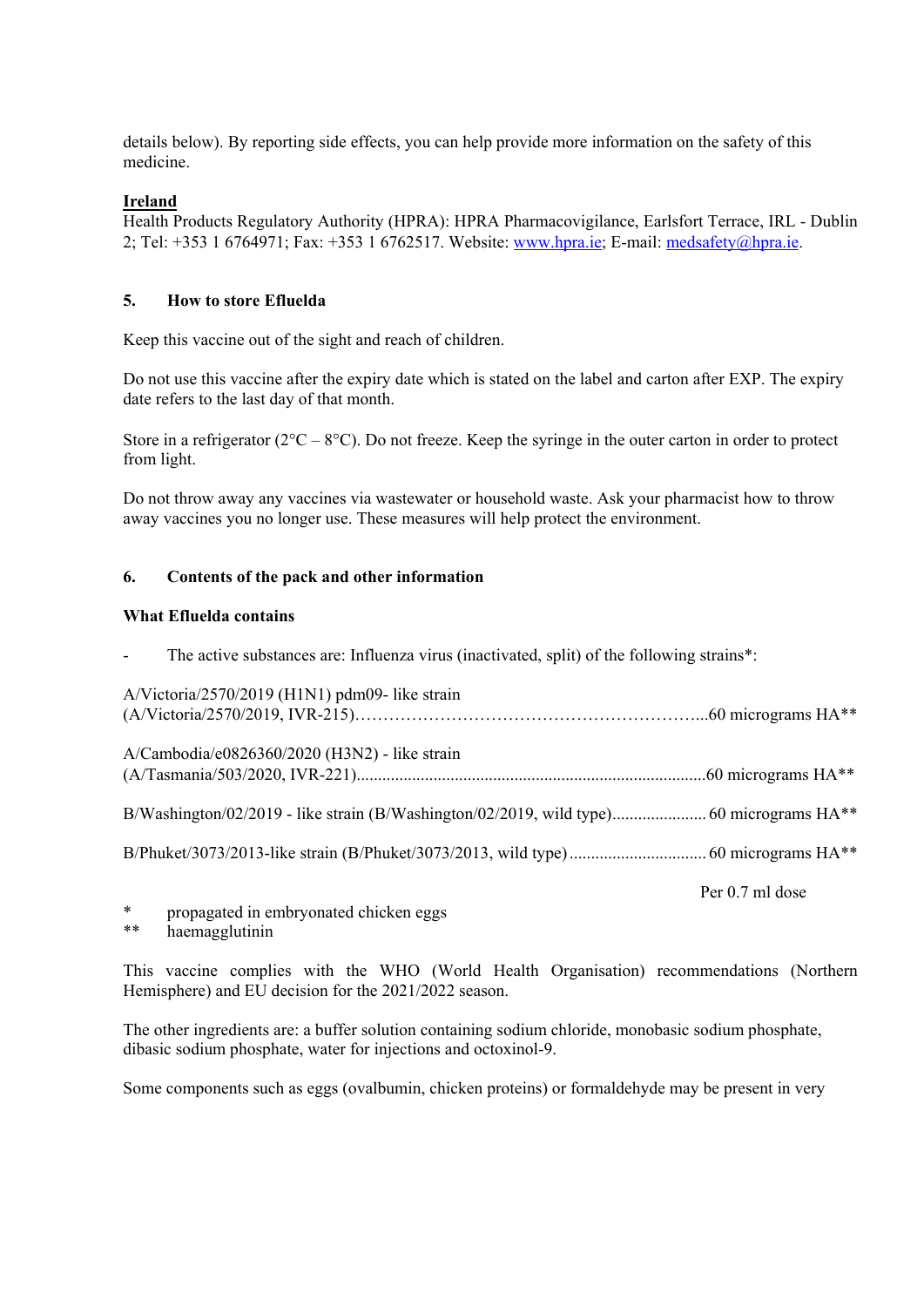small amounts (see Section 2).

#### **What Efluelda looks like and contents of the pack**

The vaccine, after shaking gently, is a colourless opalescent liquid.

Efluelda is a 0.7 ml suspension for injection presented in a pre-filled syringe, without needle or with separate needle, in box of 1, 5 or 10. Not all pack sizes may be marketed.

#### **Marketing Authorisation Holder and Manufacturer**

The Marketing Authorisation Holder is: Sanofi Pasteur 14 Espace Henry Vallée 69007 Lyon FRANCE

The Manufacturer is: Sanofi Pasteur Parc Industriel d'Incarville 27100 VAL DE REUIL France

#### **This medicinal product is authorised in the Member States of the EEA under the following names:**

| Austria, Belgium, Bulgaria, Cyprus, Czech Republic, | Efluelda                                      |
|-----------------------------------------------------|-----------------------------------------------|
| Germany, Denmark, Greece, Finland, France, Croatia, |                                               |
| Hungaria, Ireland, Italy, Latvia, the Netherlands,  |                                               |
| Norway, Poland, Portugal, Romania, Sweden,          |                                               |
| Slovenia, Slovakia, Spain                           |                                               |
| United Kingdom (Northern Ireland)                   | Quadrivalent Influenza Vaccine (Split Virion, |
|                                                     | Inactivated) High-Dose                        |
|                                                     |                                               |

#### **This leaflet was last revised in 07/2021**.

# **The following information is intended for healthcare professionals only:**

As with all injectable vaccines, appropriate medical treatment and supervision should always be readily available in case of an anaphylactic reaction following the administration of the vaccine.

**-----------------------------------------------------------------------------------------------------------------------** 

The vaccine should be allowed to reach room temperature before use.

Shake before use. Inspect visually prior to administration.

The vaccine should not be used if foreign particles are present in the suspension.

It should not be mixed with other medicinal products in the same syringe.

This vaccine is not to be injected directly into a blood vessel.